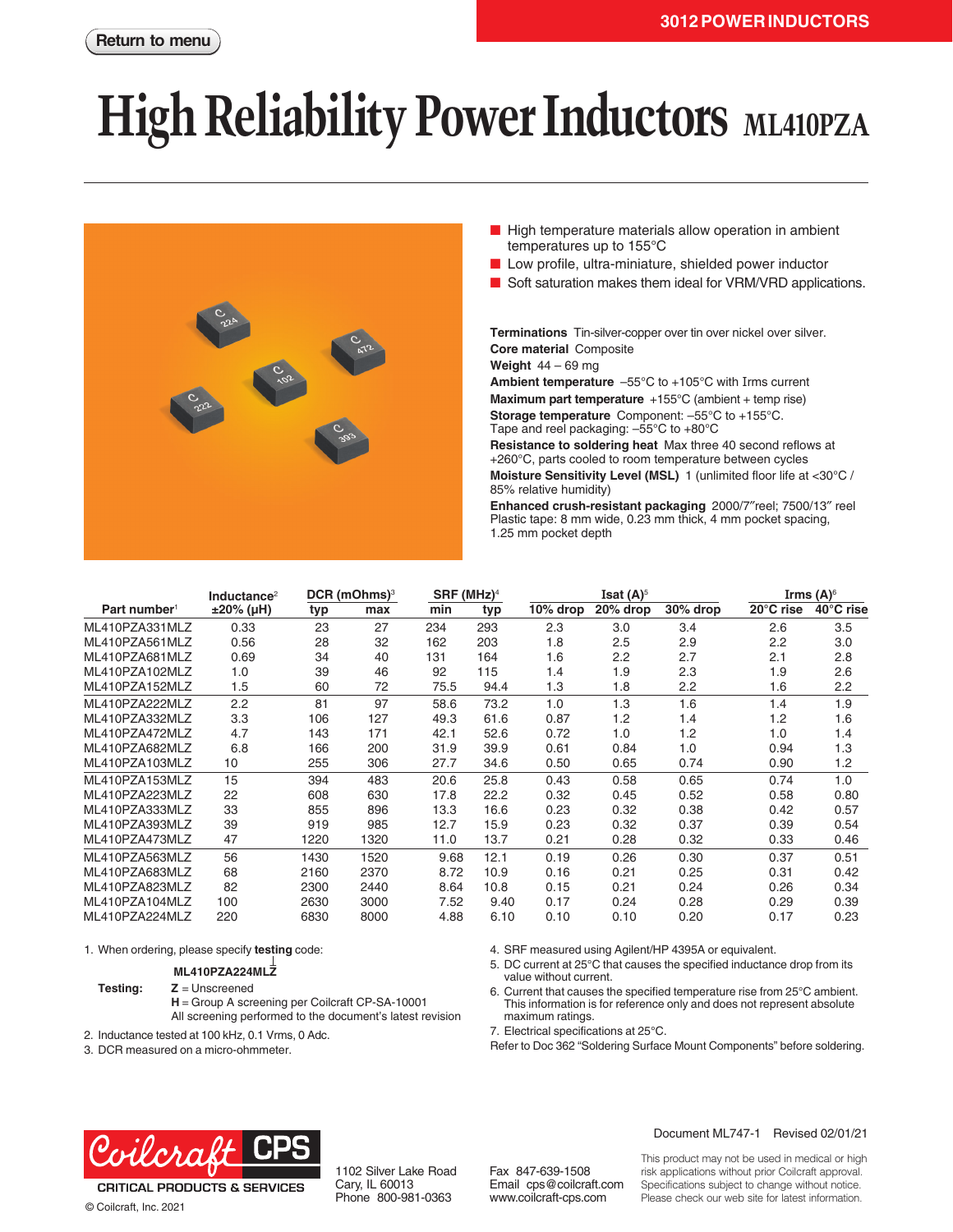## **ML410PZA Series**

### **Typical L vs Frequency**





\* Dimensions are for the mounted<br>part. Dimensions before<br>mounting can be an additional<br>0.006 inch / 0.15 mm.



Dimensions are in  $\frac{\text{inches}}{\text{mm}}$ 



© Coilcraft, Inc. 2021

1102 Silver Lake Road Cary, IL 60013 Phone 800-981-0363

Fax 847-639-1508 Email cps@coilcraft.com www.coilcraft-cps.com

Document ML747-2 Revised 02/01/21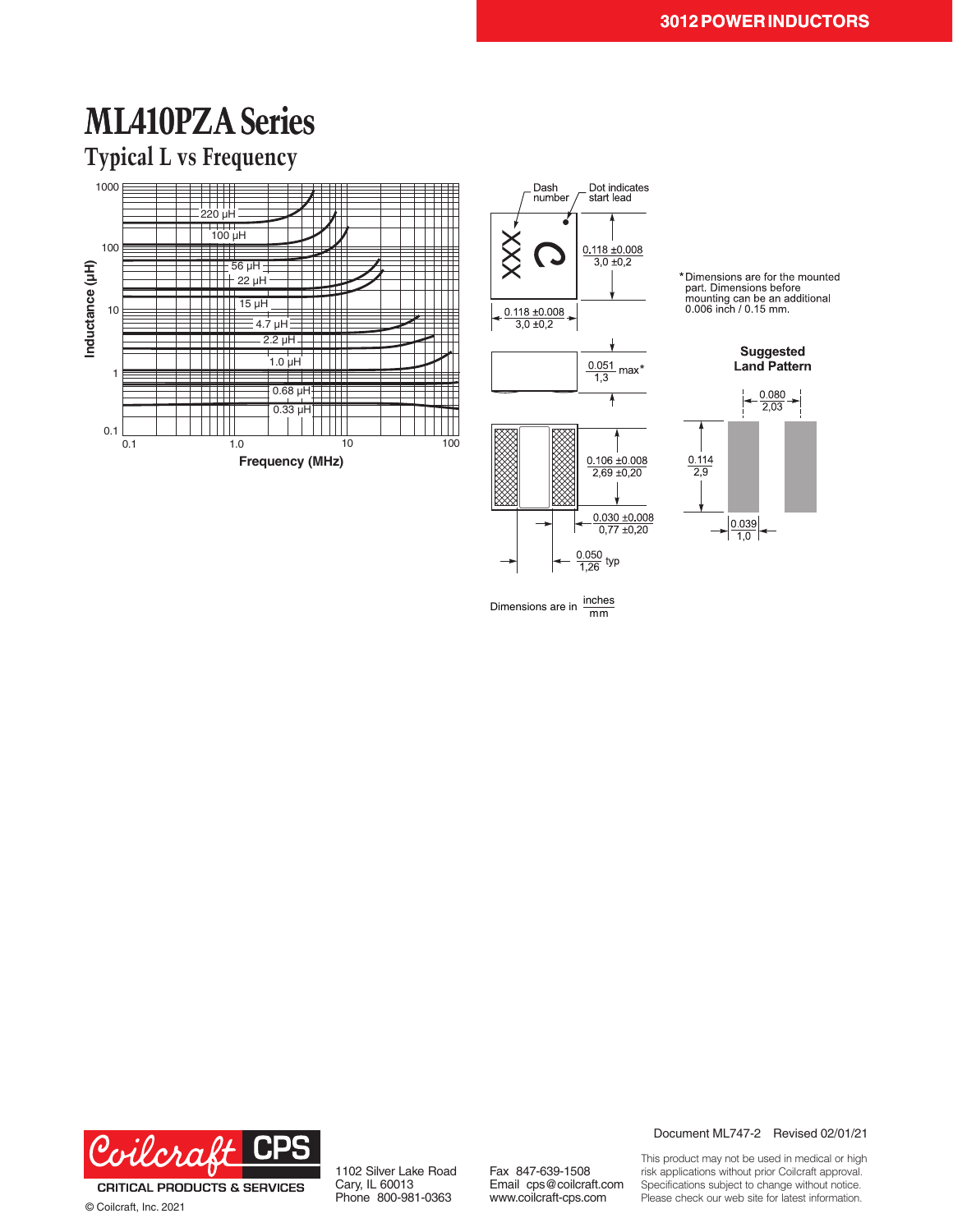### **ML410PZA Series**





**CRITICAL PRODUCTS & SERVICES** © Coilcraft, Inc. 2021

1102 Silver Lake Road Cary, IL 60013 Phone 800-981-0363

Fax 847-639-1508 Email cps@coilcraft.com www.coilcraft-cps.com

#### Document ML747-3 Revised 02/01/21